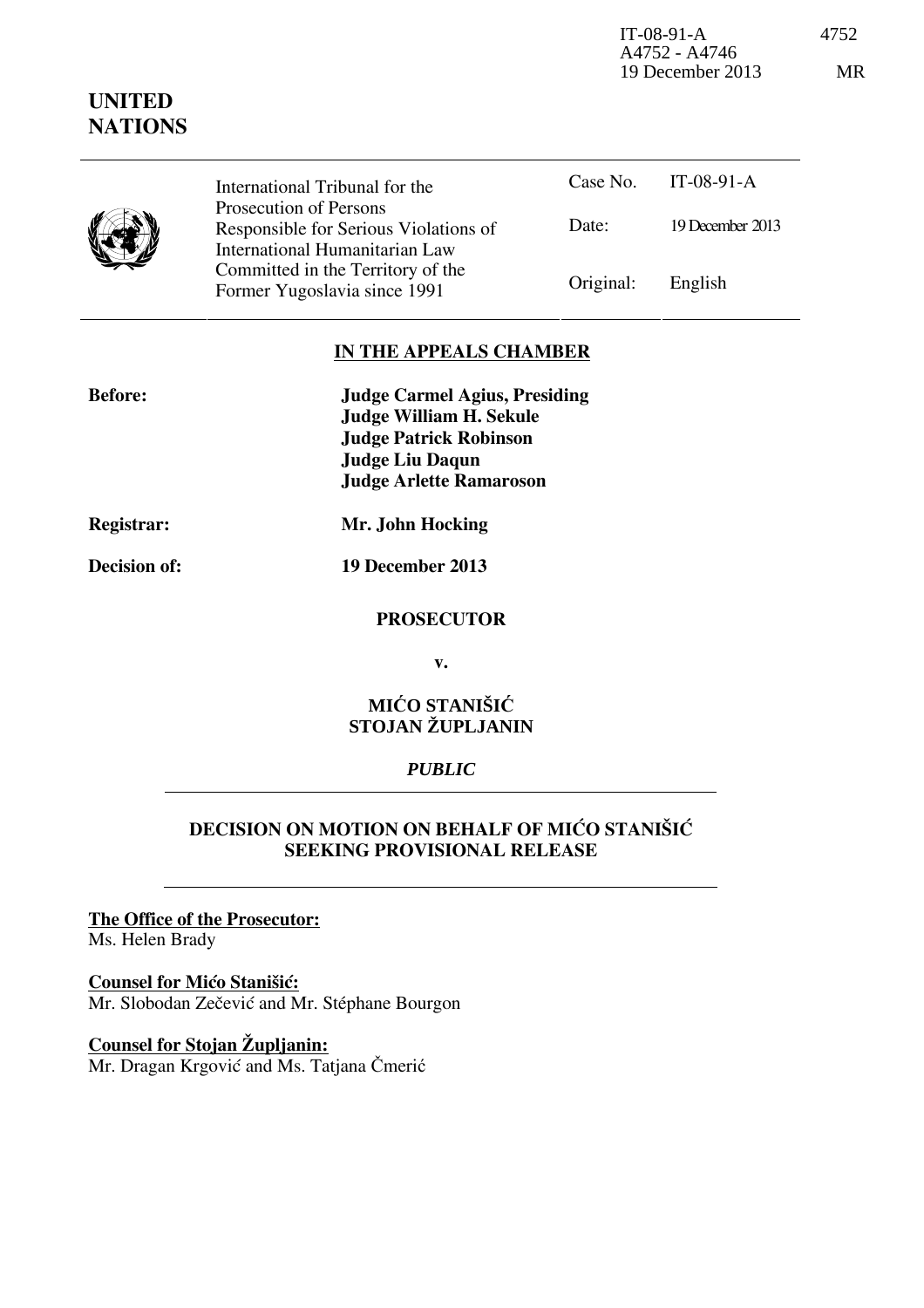1. The Appeals Chamber of the International Tribunal for the Prosecution of Persons Responsible for Serious Violations of International Humanitarian Law Committed in the Territory of the Former Yugoslavia since 1991 ("Appeals Chamber" and "Tribunal", respectively) is seised of the "Motion on Behalf of Mićo Stanišić Seeking an Order Granting Provisional Release until Adjudiciation [sic] of Motion Requesting a Declaration of Mistrial" filed by Mićo Stanišić ("Stanišić") on 23 October 2013 ("Motion").<sup>1</sup> In the Motion, Stanišić requests that he be granted provisional release pending the Appeals Chamber's decision on the "Motion on Behalf of Mićo Stanišić Requesting a Declaration of Mistrial".<sup>2</sup>

#### **I. BACKGROUND**

2. On 27 March 2013, Trial Chamber II of the Tribunal issued the Trial Judgement in *Prosecutor v. Mićo Stanišić and Stojan Župljanin*, Case No. IT-08-91-T ("Trial Judgement"). It found Stanišić guilty of persecutions as crimes against humanity and murder and torture as violations of the laws or customs of war, and sentenced him to 22 years of imprisonment.<sup>3</sup>

3. Stanišić as well as Stojan Župljanin and the Office of the Prosecutor ("Prosecution") have appealed the Trial Judgement.<sup>4</sup>

4. On 25 October 2013, President Theodor Meron, Pre-Appeal Judge in this case, issued an "Order Assigning a Motion to a Judge" withdrawing himself from considering the Motion and referring the Motion to the Acting President, Judge Carmel Agius, for appropriate action.<sup>5</sup>

5. Also on 25 October 2013, the Prosecution filed the "Prosecution Consolidated Response to Stanišić's Motions for Mistrial and Provisional Release, and Župljanin's Motions to Vacate Trial Judgement, for Recusal of Judge Liu and Provisional Release" ("Consolidated Response"), opposing the Motion.<sup>6</sup>

6. On 29 October 2013, Stanišić filed his Consolidated Reply, submitting in Annex A two letters by the Serbian Government guaranteeing the compliance with all orders by the Tribunal to

 $\overline{a}$ 

<sup>&</sup>lt;sup>1</sup> The Motion was initially filed on 16 October 2013 before the wrong Bench but subsequently re-filed correctly on 23 October 2013.

<sup>&</sup>lt;sup>2</sup> Motion, paras 1, 4, 34, 42, *referring to* the Motion on Behalf of Mićo Stanišić Requesting a Declaration of Mistrial, 14 October 2013 ("Stanišić Mistrial Motion").

<sup>&</sup>lt;sup>3</sup> Trial Judgement, Vol. 2, para. 955.

<sup>&</sup>lt;sup>4</sup> Notice of Appeal on Behalf of Mićo Stanišić, 13 May 2013; Notice of Appeal on Behalf of Stojan [Ž]upljanin, 13 May 2013, corrected on 22 August 2013 (*see* ₣Žğupljanin's Submission of Corrected Notice of Appeal) and amended on 9 October 2013 (*see* [Ž]upljanin's Submission of Amended Notice of Appeal); Prosecution Notice of Appeal, 13 May 2013.

<sup>&</sup>lt;sup>5</sup> Order Assigning a Motion to a Judge, 25 October 2013, p. 1.

<sup>6</sup> Consolidated Response, paras 3, 12-13, 17.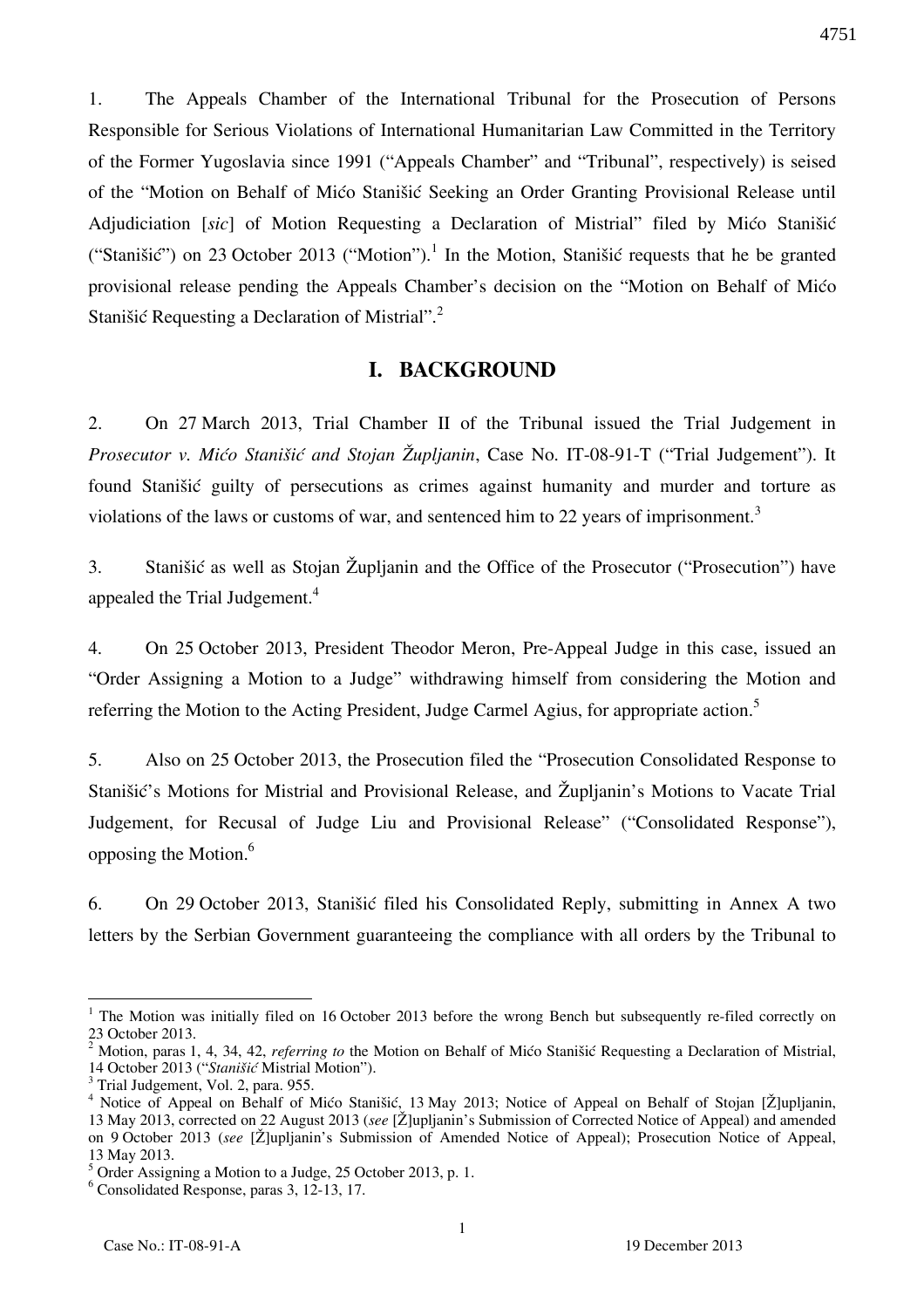ensure Stanišić's appearance before it, should he be provisionally released to the territory of the Republic of Serbia.<sup>7</sup>

7. On 27 November 2013, the Kingdom of the Netherlands, in its capacity of host state, informed the Tribunal that it did not have any objections to Stanišić's provisional release.<sup>8</sup>

8. On 28 November 2013, Judge Carmel Agius, Acting President, issued an order assigning Judge William H. Sekule to replace President Theodor Meron on the Bench for the purposes of considering the Motion.<sup>9</sup>

## **II. SUBMISSIONS**

9. Stanišić requests provisional release "until adjudication of the Stanišić Mistrial Motion".<sup>10</sup> Stanišić submits that: (i) special circumstances exist warranting his provisional release;  $\frac{1}{1}$  (ii) he presents no flight risk;<sup>12</sup> and (iii) he will not pose any danger to victims, witnesses, or other persons. 13

10. More specifically, Stanišić submits that the legal basis justifying his continued detention is currently being challenged before the Appeals Chamber through the *Stanišić* Mistrial Motion.<sup>14</sup> Stanišić argues that he was not tried by a properly constituted chamber consisting of three independent and impartial Judges which violates his fair trial rights.<sup>15</sup> He contends that the "resulting uncertainty" regarding the legal basis for his detention "constitutes exceptional circumstances pursuant to Rule  $65(I)(iii)$ ".<sup>16</sup> Stanišić further argues that the proportionality principle militates in favour of granting his request for provisional release, as "there is no remedy available to [him] for his imprisonment and continued detention which [...] is without legal basis.

 $\overline{a}$ <sup>7</sup> Consolidated Reply on Behalf of Mićo Stanišić to Prosecution Consolidated Response with Confidential Annexes A & B, public with confidential annexes, 29 October 2013 ("Consolidated Reply"). In the Consolidated Reply, Stanišić also addresses submissions proffered by the Prosecution in relation to the *Stanišić* Mistrial Motion. This decision will only address submissions by Stanišić and the Prosecution in regard to the Motion.

<sup>8</sup> Correspondence from the Head of the Host Nation Division for the Minister of Foreign Affairs, confidential, 21 November 2013, filed on 27 November 2013.

 $9$  Order Replacing a Judge in Respect of Motions Before the Appeals Chamber, 28 November 2013.

<sup>10</sup> Motion, para. 42. *See* Motion, para. 1.

 $11$  Motion, paras 2-4, 32-41.

 $12$  Motion, paras 5, 26-29.

<sup>&</sup>lt;sup>13</sup> Motion, paras 5, 30-31.

 $14$  Motion, para. 33.

<sup>15</sup> Motion, paras 3, 34, 39-40, *referring to Stanišić* Mistrial Motion, paras 20-28, 37, 31-41; *Prosecutor v. Vojislav [e{elj*, Case No. IT-03-67-T, Decision on Prosecution Motion for Reconsideration of Decision on Disqualification, Requests for Clarification, and Motion on Behalf of Stanišić and Župljanin, 7 October 2013; *Prosecutor v. Vojislav Šešelj*, Case No. IT-03-67-T, Decision on Defence Motion for Disqualification of Judge Frederik Harhoff and Report to the Vice-President, 28 August 2013. *See also* Consolidated Reply, paras 3, 10, 14-15, 19.

<sup>16</sup> Motion, paras 4, 33-34, 36, 40. *See* Consolidated Reply, paras 5, 26-27.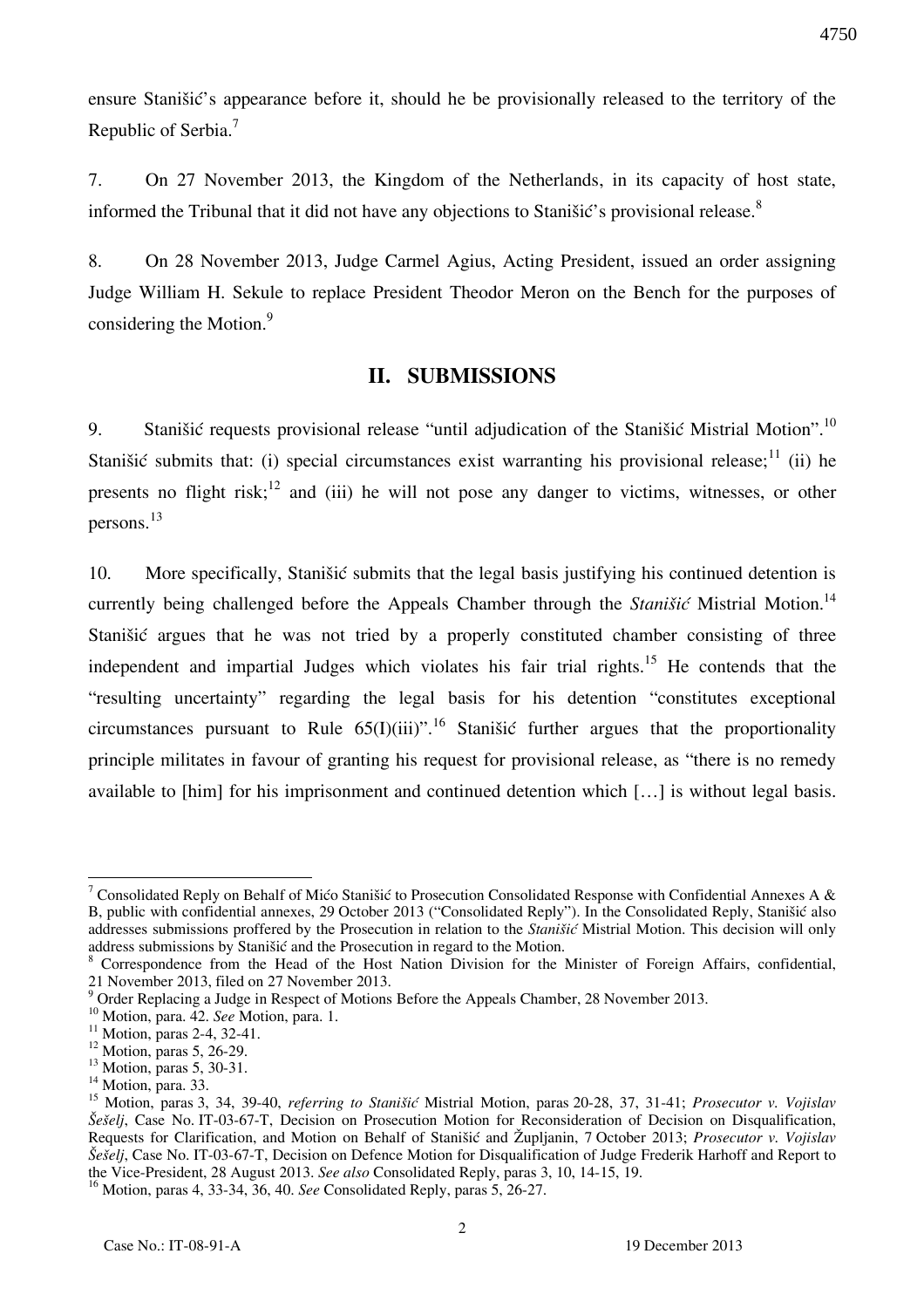Therefore, the dominant risk of prejudice stems from [his] continued detention, rather than from his

4749

provisional release."<sup>17</sup>

11. With respect to the requirements under Rules 65(I)(i) and 65(I)(ii) of the Rules of Procedure and Evidence ("Rules"), Stanišić argues that he surrendered voluntarily to the Tribunal within four days of being indicted and that he has always fully complied with any conditions imposed upon him during previous occasions of provisional release.<sup>18</sup> He refers to guarantees from the Serbian Government<sup>19</sup> and personally undertakes to comply with all and any conditions that the Appeals Chamber may impose upon him, including to surrender into the custody of the Tribunal when required to do so.<sup>20</sup> Stanišić further submits that on all previous occasions when he had been granted provisional release, he never posed a danger to any victim, witness, or other person.<sup>21</sup>

12. The Prosecution responds that the Motion is based on the alleged merits of the *Stanišić* Mistrial Motion, which according to the Prosecution is "procedurally flawed",  $^{22}$  and should therefore be denied. $23$ 

13. The Prosecution further submits that the jurisprudence is clear that a request for provisional release is not the appropriate forum to argue the substance of an appeal and that thus the merits of the case cannot amount to factors that could be taken into account in determining whether provisional release should be granted.<sup>24</sup> It argues that the Motion should be denied because Stanišić relies solely on the merits of his proposed new ground of appeal when arguing that there are special circumstances justifying his provisional release. $25$ 

14. Stanišić replies that the Prosecution fails to acknowledge the grave injustice that would occur in the event his detention was found to have no legal basis.<sup>26</sup> He further submits that the grave

 $\overline{a}$ <sup>17</sup> Motion, paras 35-37. *See* Consolidated Reply, para. 27.

<sup>18</sup> Motion, paras 5-7, 26-27, 30.

<sup>19</sup> Motion, paras 5, 28-29. *See* Consolidated Reply, para. 29, Confidential Annex A.

<sup>20</sup> Motion, para. 27. *See* Consolidated Reply, Confidential Annex B.

 $21$  Motion, paras 30-31.

<sup>&</sup>lt;sup>22</sup> Consolidated Response, paras 3, 12. Specifically, the Prosecution argues that the proper procedure for challenging a trial judge's impartiality after a trial has ended is through the grounds of appeal and not by requesting, during the appeal phase, to vacate the trial judgement. *See ibid.,* paras 5-11.

Consolidated Response, paras 3, 12.

<sup>24</sup> Consolidated Response, paras 3, 13, *referring to Théoneste Bagosora et al. v. The Prosecutor*, Case No. ICTR-98-41- A, Decision on Aloys Ntabakuze's Motions for Provisional Release and Leave to File *Corrigendum*, 2 September 2009, para. 22; *Prosecutor v. Stanislav Galić*, Case No. IT-98-29-A, Decision on Second Defence Request for Provisional Release of Stanislav Gali}, 31 October 2005, para. 16; *Prosecutor v. Dario Kordić & Mario Čerkez*, Case No. IT-95-14/2-A, Decision on Mario Čerkez's Request for Provisional Release, 12 December 2003, para. 8. <sup>25</sup> Consolidated Response, paras 3, 13.

<sup>26</sup> Consolidated Reply, para. 27. *See* Consolidated Reply, paras 26, 28, 30.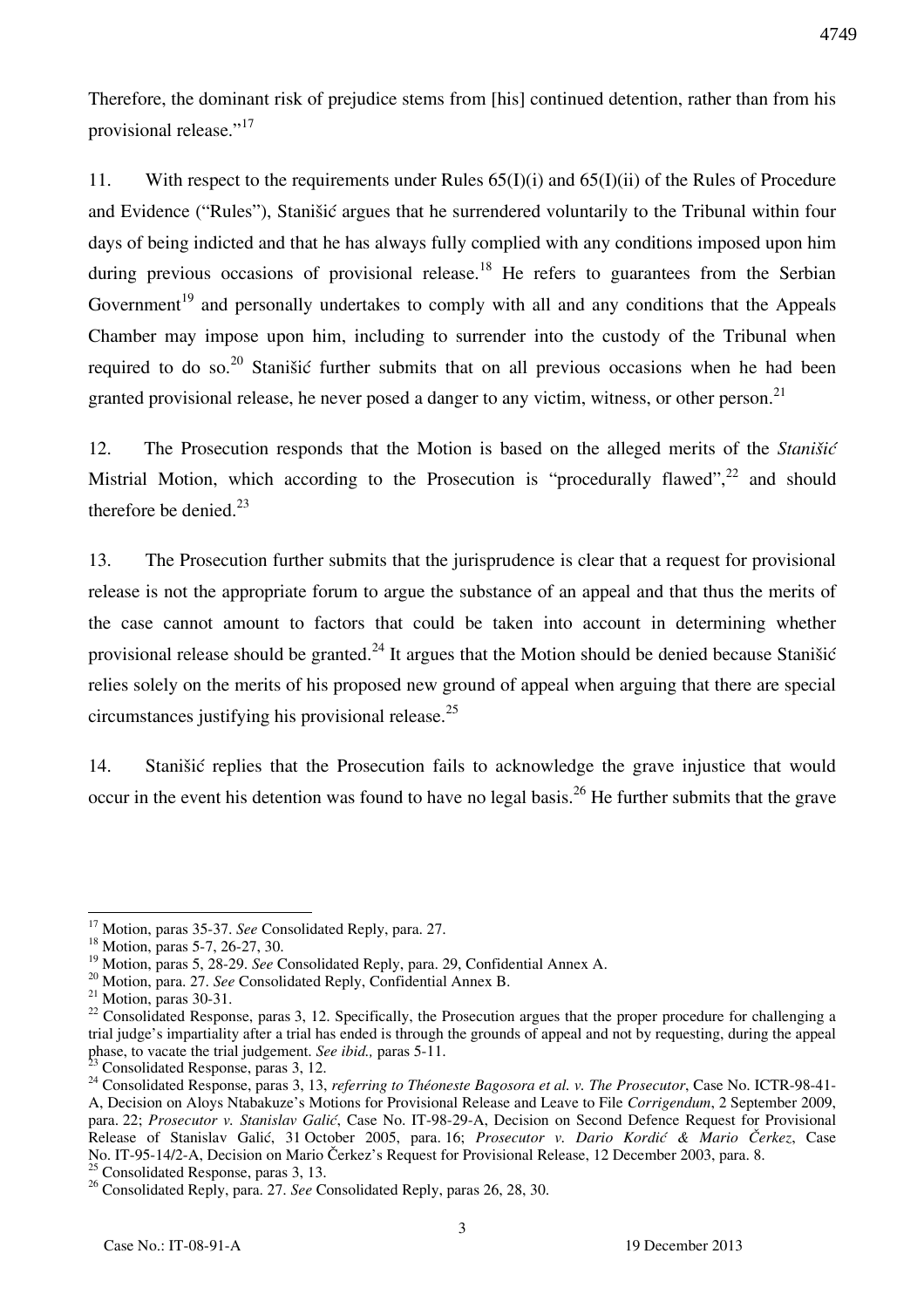concerns regarding the legitimacy of his detention amount to special circumstances warranting his immediate provisional release.<sup>27</sup>

## **III. APPLICABLE LAW**

15. Rule 65(I) of the Rules provides that the Appeals Chamber may grant provisional release to convicted persons pending an appeal if it is satisfied that:

- (i) the appellant, if released, will either appear at the hearing of the appeal or will surrender into detention at the conclusion of the fixed period, as the case may be;
- (ii) the appellant, if released, will not pose a danger to any victim, witness or other person, and
- (iii) special circumstances exist warranting such release.

16. These requirements must be "considered cumulatively" and "the discretionary assessment of whether they have been met is made on a case-by-case basis".<sup>28</sup> The Appeals Chamber recalls that "whether an applicant satisfies these requirements is to be determined on a balance of probabilities, and the fact that an individual has already been sentenced is a matter to be taken into account by the Appeals Chamber when balancing the probabilities".<sup>29</sup>

# **IV. DISCUSSION**

17. The Appeals Chamber recalls that Rule 65(I)(iii) of the Rules imposes an additional prerequisite for provisional release at the post-trial stage, specifically, the requirement that "special circumstances exist warranting such release".<sup>30</sup> Special circumstances have been found to be established on humanitarian and compassionate grounds "where there is an acute justification, such as the applicant's medical need or a memorial service for a close family member".<sup>31</sup> The Appeals

 $\overline{a}$ <sup>27</sup> Consolidated Reply, para. 27. *See* Consolidated Reply, para. 26.

<sup>28</sup> *Prosecutor v. Vujadin Popović et al*., Case No. IT-05-88-A, Decision on Vujadin Popović's Urgent Motion for Custodial Release on Compassionate Grounds, 30 January 2013, p. 3; *Prosecutor v. Momčilo Perišić*, Case No. IT-04- 81-A, Decision on Momčilo Perišić's Motion for Provisional Release, confidential, 10 July 2012 ("*Perišić* Decision of 10 July 2012"), para. 5; *Prosecutor v. Vujadin Popović et al*., Case No. IT-05-88-A, Decision on Vinko Pandurević's Urgent Motion for Provisional Release on Compassionate Grounds, 11 January 2012 ("*Pandurević* Decision of 11 January 2012"), para. 5.

<sup>29</sup> *Perišić* Decision of 10 July 2012, para. 5; *Pandurević* Decision of 11 January 2012, para. 5; *Prosecutor v. Nikola Šainović et al*., Case No. IT-05-87-A, Decision on Vladimir Lazarević's Motion for Temporary Provisional Release on Compassionate Grounds, 17 May 2010 (public redacted version), para. 7.

<sup>30</sup> *Pandurević* Decision of 11 January 2012, para. 10; *Prosecutor v. Vujadin Popović et al*., Case No. IT-05-88-A, Decision on Vinko Pandurević's Urgent Motion for Provisional Release on Compassionate Grounds, 22 February 2011 (confidential) ("*Pandurević* Decision of 22 February 2011"), para. 9.

<sup>31</sup> *See Pandurević* Decision of 11 January 2012, para. 10; *Pandurević* Decision of 22 February 2011, para. 9; *Prosecutor v. Nikola [ainović et al.,* Case No. IT-05-87-A, Public Redacted Version of the "Decision on Vladimir Lazarević's Second Motion for Temporary Provisional Release on the Grounds of Compassion" Issued on 21 May 2009, 22 May 2009, para. 9.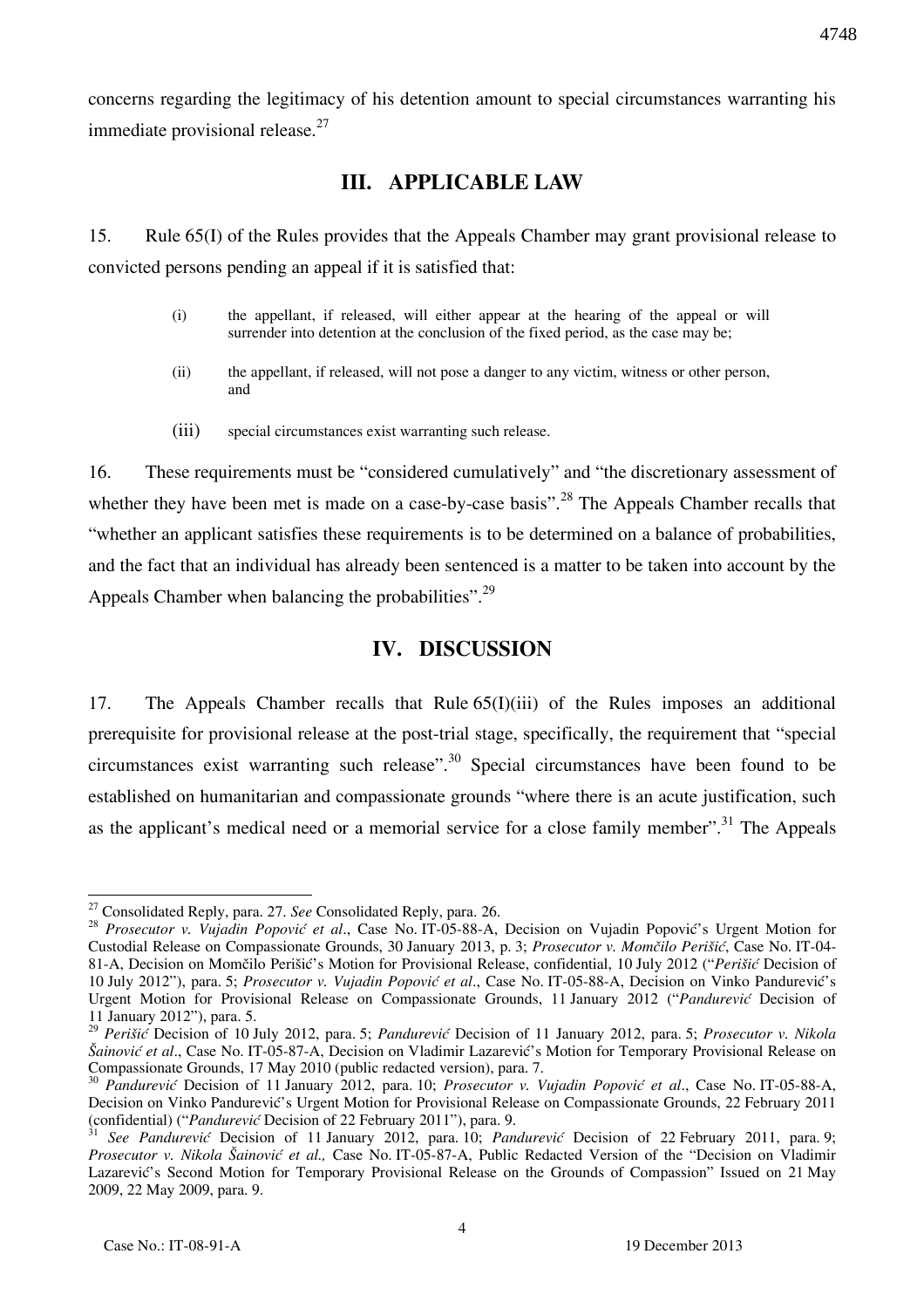Chamber has further found that other exceptional factors may amount to special circumstances within the meaning of Rule  $65(I)(iii)$  of the Rules.<sup>32</sup>

18. The Appeals Chamber notes that Stanišić's request for provisional release is in principle premised on the outcome of the *Stanišić* Mistrial Motion. The Appeals Chamber is of the view that the fact that there is another motion pending before it, which may or may not be successful, does not in any way constitute special circumstances as required under Rule  $65(I)(iii)$  of the Rules. Special circumstances cannot be established by the mere fact that Stanišić repeats the same arguments which he has also submitted as a basis for his requests to amend his notice of appeal.<sup>33</sup> as well as the subsequent *Stanišić* Mistrial Motion. Applying the rationale behind Stanišić's submissions would lead to provisionally release any appellant who raises an issue which allegedly has "serious consequences".<sup>34</sup> The Appeals Chamber notes, without prejudice to the adjudication of the *Stanišić* Mistrial Motion, that Stanišić has been tried, found guilty, and sentenced to 22 years' imprisonment.<sup>35</sup>

19. Moreover, any issue relating to Stanišić's fair trial rights raised in the *Stanišić* Mistrial Motion will be addressed by the Appeals Chamber in the decision adjudicating that motion. The Appeals Chamber finds that repeating these concerns in the present motion does not constitute special circumstances as required under Rule 65(I)(iii) of the Rules.

20. As the requirements under Rule 65(I) of the Rules are cumulative, the Appeals Chamber need not determine further whether the requirements of Rules  $65(I)(i)$  or  $65(I)(ii)$  are met in the case at hand.

 $\overline{a}$ 

<sup>&</sup>lt;sup>32</sup> See Prosecutor v. Mile Mrkšić and Veselin Šljivančanin, Case No. IT-95-13/1-A, Decision on the Motion of Veselin [ljivančanin for Provisional Release, 11 December 2007, p. 3; *Prosecutor v. Enver Hadžihasanovi} and Amir Kubura*, Case No. IT-01-47-A, Decision on Motion on Behalf of Enver Hadžihasanović for Provisional Release, 20 June 2007, para. 13; *Prosecutor v. Miroslav Kvočka et al*., Case No. IT-98-30/1-A, Decision on the Request for Provisional Release of Miroslav Kvočka, 17 December 2003, p. 3.

<sup>&</sup>lt;sup>33</sup> Motion on Behalf of Mićo Stanišić Seeking Leave to Amend Notice of Appeal with Annexes A, B, and C, 2 July 2013, paras 5-6, 30-33; Supplemental Submission in Support of Mićo Stanišić's Motion to Amend Notice of Appeal, 9 September 2013.

 $34$ <sup>24</sup> Consolidated Reply, para. 27 (emphasis in original).

<sup>&</sup>lt;sup>35</sup> Trial Judgement, Vol. 2, para. 955.